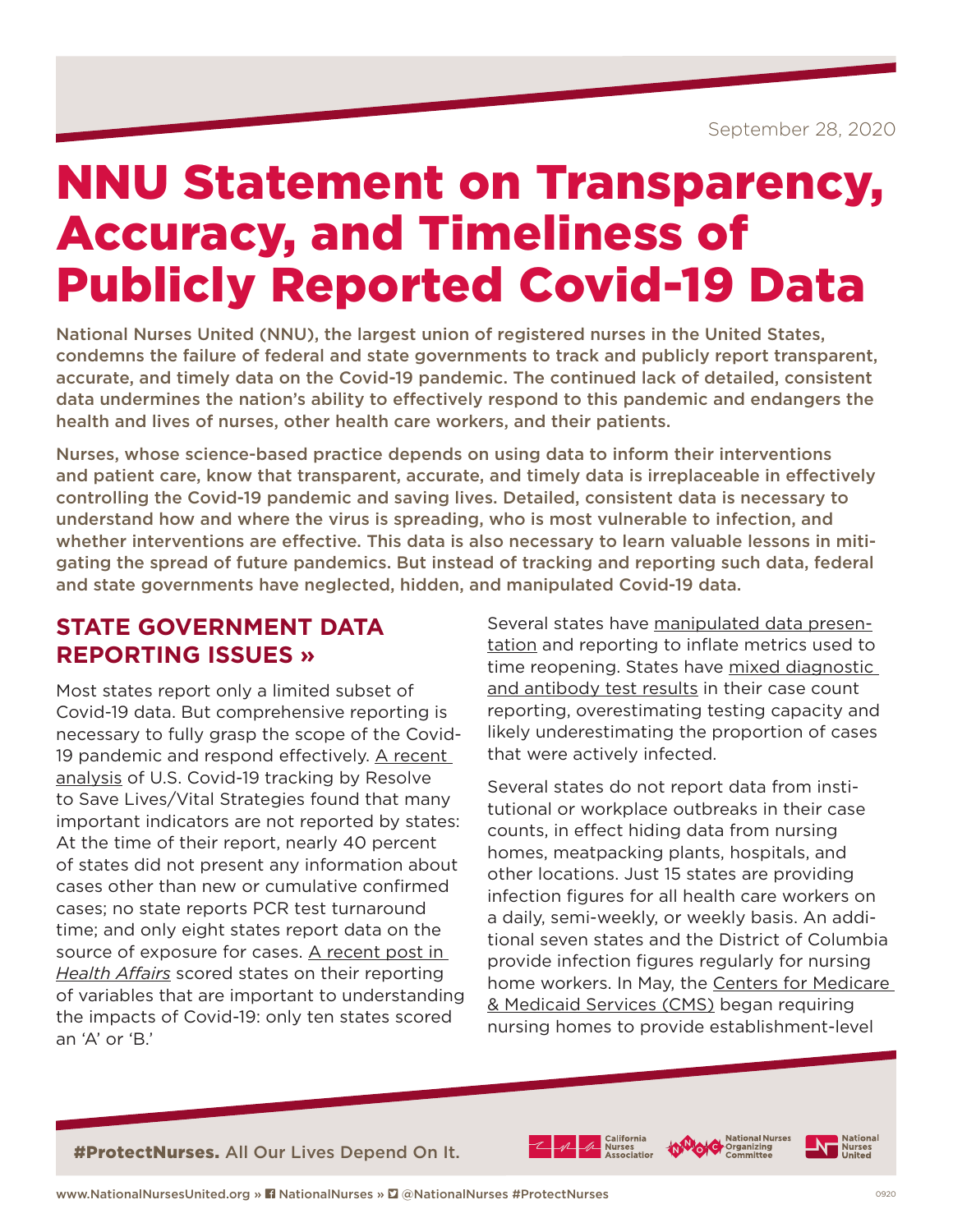Covid-related health care worker infection and mortality data, which CMS has made publicly available. For the hospital industry, however, data collection has been woefully inadequate. giving hospitals a free pass on establishment-level infection and health care worker death reporting.

### **FEDERAL GOVERNMENT DATA REPORTING ISSUES »**

The U.S. Centers for Disease Control and Prevention (CDC) has been primarily responsible for tracking and reporting Covid-19 data, including data on testing, cases, hospitalizations, deaths, and hospital utilization data. In mid-July, the Trump administration abruptly moved hospital Covid-19 data reporting from the CDC to the U.S. Department of Health and Human Services (HHS). This sudden shift in the middle of a historic global pandemic marks another fault line in the nation's response to this pandemic. It has been [recently reported](https://www.politico.com/news/2020/09/11/exclusive-trump-officials-interfered-with-cdc-reports-on-covid-19-412809) that Trump appointees within HHS's communications staff have reviewed and edited the CDC's weekly scientific reports to downplay risks. While the CDC has been deficient in accurately and transparently collecting and publishing data related to Covid, it is still the most appropriate federal agency to do so based on its clear subject matter expertise in infectious diseases response. Equipped with thousands of public health experts who have fought infectious disease outbreaks such as HIV, Ebola, and Zika, the CDC is best positioned to track, report, and interpret Covid-19 data and must be able to do so free of political or corporate influence.

### **HHS CONTRACT WITH PRIVATE COMPANIES PALANTIR TECH-NOLOGIES AND TELETRACKING IS TROUBLING »**

HHS has contracted with private companies, [Palantir Technologies](https://www.palantir.com/) and [TeleTracking](https://www.teletracking.com/resources/considering-covid-19-teletrackings-role-in-the-future-of-healthcare-operations), to report hospital Covid-19 data. Palantir has a long and dark history of government contracts. The company has contracted with U.S. Immigrations and Customs Enforcement (ICE) to mine

big data to target undocumented immigrants. Palantir created a [program](https://slate.com/technology/2019/05/documents-reveal-palantir-software-is-used-for-ice-deportations.html) that allows ICE to gather diverse documentation on family members coming to claim unaccompanied minors and to arrest and deport those family members based on that data. Palantir's technologies were also [instrumental to the targeted enforcement](https://www.vice.com/en_us/article/9kx4z8/revealed-this-is-palantirs-top-secret-user-manual-for-cops)  [raids](https://www.vice.com/en_us/article/9kx4z8/revealed-this-is-palantirs-top-secret-user-manual-for-cops) conducted by ICE and are used by police departments in multiple states to quickly gather extensive details about individuals, their private lives, and their network of families and friends. Recently, Palantir has expanded into tracking health care and Covid-19 data — for example, the U.S. Department of Veterans Affairs contracted with Palantir to [track supply chain,](https://techcrunch.com/2020/05/20/palantir-covid-19-va-contract/) inventory, etc. and the U.K.'s National Health Service gave Palantir [access to detailed patient](https://www.cnbc.com/2020/06/08/palantir-nhs-covid-19-data.html)  [data](https://www.cnbc.com/2020/06/08/palantir-nhs-covid-19-data.html) for just £1 (\$1.23) in June 2020.

[TeleTracking's](https://www.teletracking.com/about) business model is to gather hospital- and health care-related data and use it to build computer programs and algorithms for management of patient throughput, bed availability, capacity of different areas, and more. TeleTracking's contract with HHS is cloaked in secrecy. Recently, [TeleTracking refused](https://www.nytimes.com/2020/08/14/us/politics/teletracking-technologies-coronavirus-senators.html) to provide information to U.S. Senators about their contract with HHS, citing a nondisclosure agreement.

HHS/Palantir/TeleTracking's reporting of hospital Covid-19 data is already [marred](https://www.npr.org/sections/health-shots/2020/07/31/897429054/covid-19-hospital-data-system-that-bypasses-cdc-plagued-by-delays-inaccuracies) by inconsistencies and delays. Updates are not happening daily, as was initially promised, but weekly, which means the public does not have access to key data about cases in their local area. There are multiple reports of data inconsistencies with unclear origins — HHS/Palantir/TeleTracking reports a significantly different number of cases than some states are independently reporting.

HHS's contracts with Palantir and TeleTracking are deeply troubling to nurses. The companies are using this crisis to expand their existing technologies, which are not available for public review even though they are used to make decisions about people's lives. The proliferation of these technologies in this crisis has potentially devastating implications to the U.S. health care system and the case study of the failure in data management is a prime example.